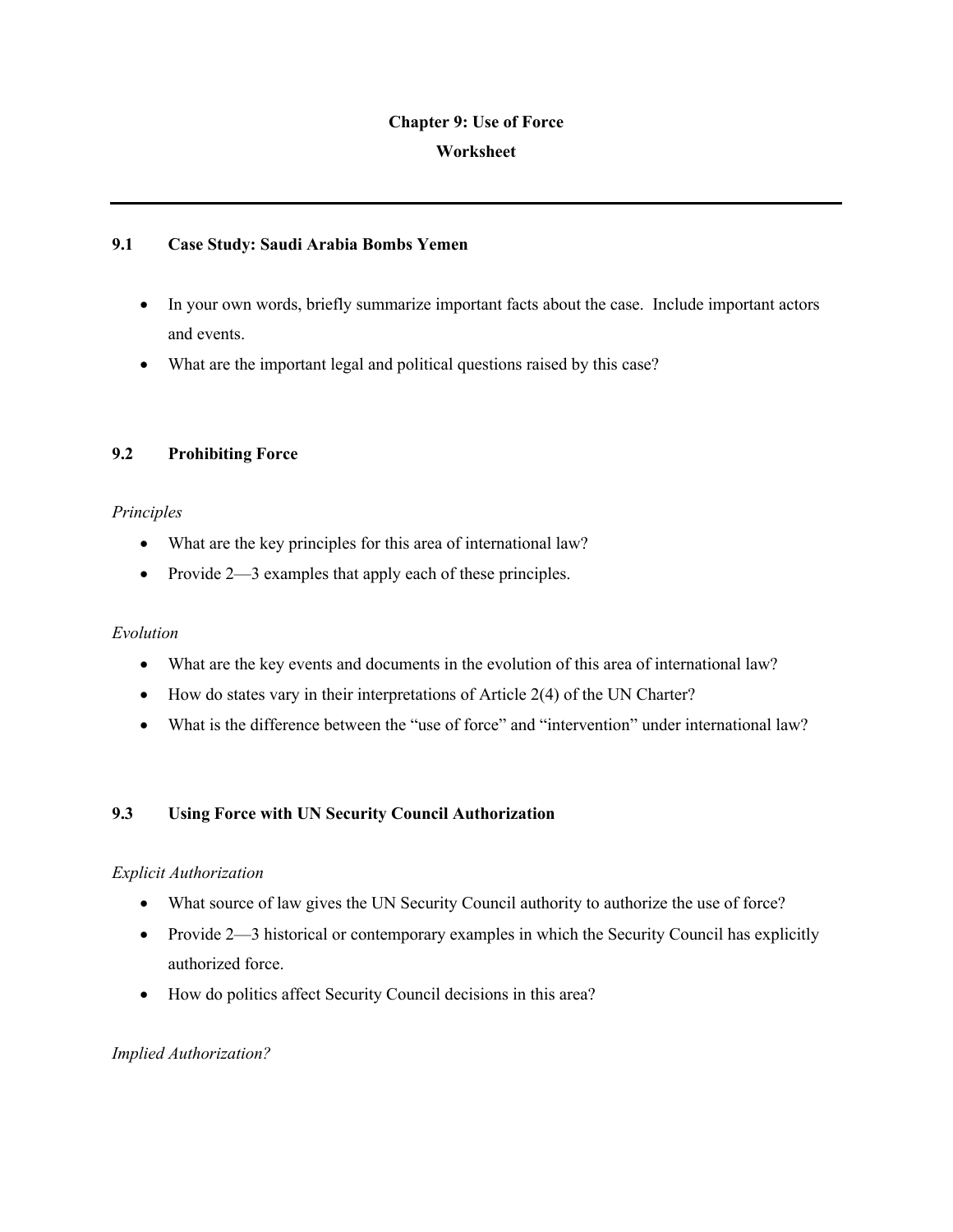- Why do some states argue that the UN Security Council sometimes implicitly authorizes the use of force?
- Provide  $2-3$  examples of possible implicit authorizations. (Be able to explain why these are good examples.)

#### **9.4 Using Force in Self-Defense**

#### *Responding to Armed Attacks*

- Why is the term "armed attack" important under international law?
- What is the "gravity threshold"? Where did this term come from?
- What criteria do experts use when determining whether an "armed attack" has occurred? How does an "armed attack" relate to a "use of force" and an "intervention"?
- What special requirements must states follow to assert collective self-defense? Where do these requirements come from (i.e. what source of law creates these requirements)?

#### *Preventing Armed Attacks*

- Compare viewpoints about when states can act to prevent an armed attack.
- Provide 2—3 historical or contemporary examples of preventive attacks. Do you believe that each of these examples was legal? Why (not)?

#### *Defending Against Nonstate Actors*

- How did the 2001 terrorist attacks against the US affect legal views about armed attacks by nonstate actors?
- Provide 4—5 examples of attacks against nonstate actors. Do you believe that each of these examples was legal? Why (not)?
- Why is it problematic to treat nonstate actors as subjects of the law of armed conflicts? (That is, if a nonstate actor is capable of committing an "armed attack", what other rights and responsibilities might a nonstate actor—like a rebel group or terrorist organization—have under international law?)

## **9.5 Other Justifications for Using Force?**